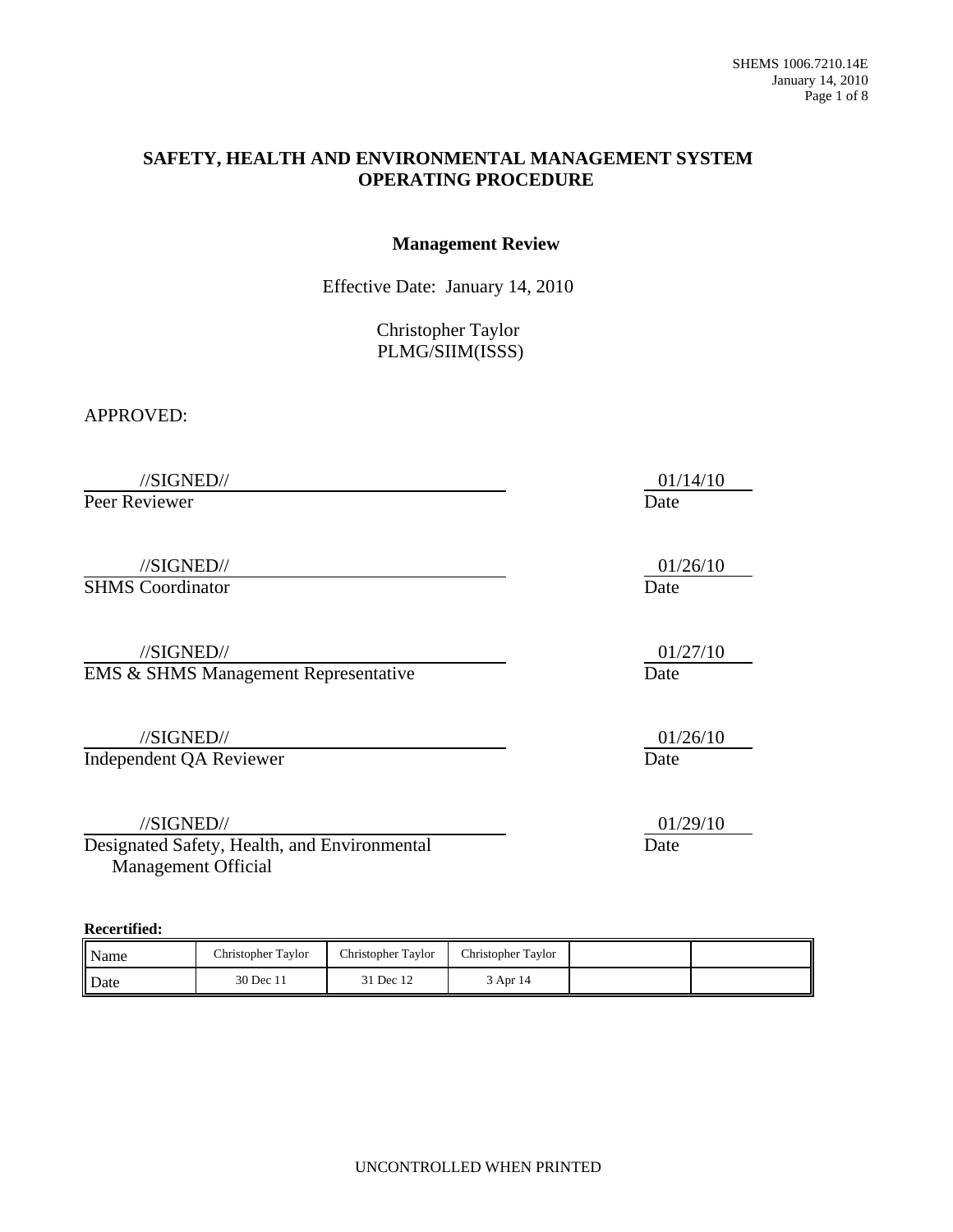### **TABLE OF CONTENTS**

| <b>Section</b>      | <b>Section Title</b> | <b>Page</b> |
|---------------------|----------------------|-------------|
| A.                  |                      |             |
| <b>B.</b>           |                      |             |
| $\mathbf{C}$ .      |                      |             |
| D.                  |                      |             |
| E.                  |                      |             |
| F.                  |                      |             |
| <b>ATTACHMENTS:</b> |                      |             |

| Attachment 1. SHMS Management Review Meeting Minutes Template | Total Pages: 1 |
|---------------------------------------------------------------|----------------|
| Attachment 2. EMS Management Review Meeting Minutes Template  | Total Pages: 1 |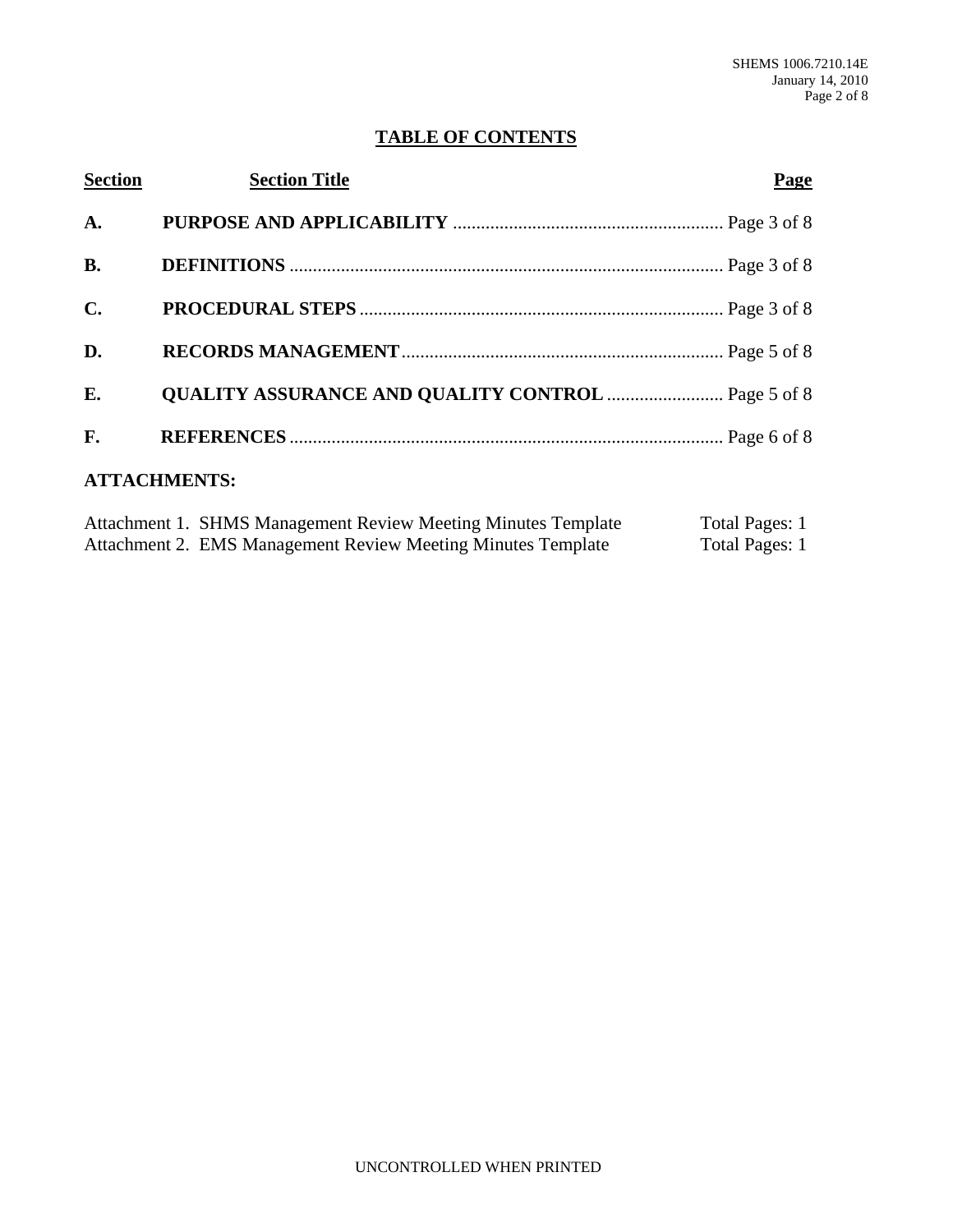## **A. PURPOSE AND APPLICABILITY**

The purpose of this Operating Procedure (OP) is to establish a uniform process for ensuring Region 7's Environmental Management System (EMS) and Safety & Health Management System (SHMS) are thoroughly reviewed by the Region's Senior Management so that they may determine if the systems are being maintained in a manner that is suitable, adequate, and effective for meeting the desired levels of performance. Although this OP applies generally to both the EMS and SHMS, there are some requirements that are unique to one system or the other; these are identified with either an (EMS) or (SHMS).

## **B. DEFINITIONS**

All definitions may be found in the document titled *US Environmental Protection Agency Region 7 Safety, Health, and Environmental Management System Terms and Definitions* (SHEMS 1006.9000.02) contained in the EMS Manual or in the SHMS Manual. For the purposes of this OP, the following terms apply:

- Activity, Product, or Service
- Continual Improvement
- Document
- Environmental Aspect
- Environmental Objective
- Environmental Policy
- Environmental Target
- Hazard
- Interested Party
- Management Program (MP)
- Record
- Risk
- Safety & Health Objective
- Safety & Health Program (SHP)
- Senior Management
- Significant Environmental Aspect

# **C. PROCEDURAL STEPS**

- 1. To conduct the Management Review, the EMS and SHMS Coordinators will compile information related to the performance of the system from the current cycle. This information will include, but not be limited to:
	- a. The processes used to determine the Region's aspects and significant aspects (EMS), hazards and risks (SHMS), legal and other requirements, objectives, targets, and programs;
	- b. The level of success towards achieving the objectives and targets;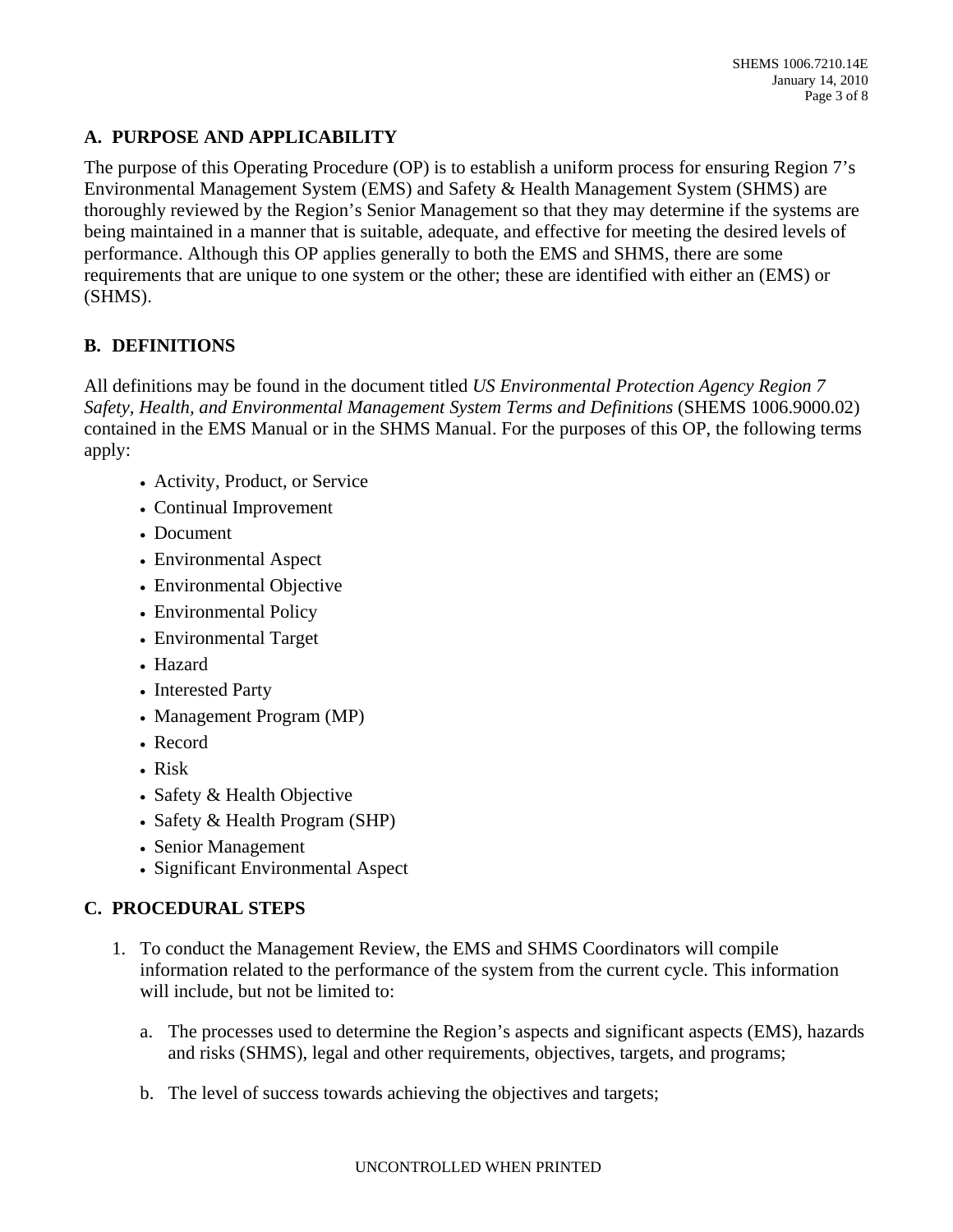- c. Previous discussions with members of the Region's Senior Management relative to the success, direction, etc. of the system;
- d. After action reports from incidents and/or exercises;
- e. Results of the previous audits and compliance evaluations; and
- f. Status of corrective and preventive actions.
- 2. The EMS and SHMS Coordinators will prepare briefings for Region 7's Senior Management using the information collected above. This briefing will include, at a minimum, the following information:
	- a. The results of the previous audits and compliance evaluations/inspections;
	- b. The results of participation and consultation (SHMS);
	- c. Communications with interested parties (including any complaints);
	- d. The overall environmental or safety and health performance of the Region;
	- e. The level of success towards achieving the objectives and targets;
	- f. The status of incident investigations (SHMS) and corrective and preventive actions;
	- g. Follow-up actions from previous Management Reviews;
	- h. Changing circumstances that could affect the scope of the Region's EMS or SHMS; and
	- i. Recommendations for improvement.
- 3. Prior to the EMS Management Review, the EMS Coordinator will conduct a review of the presentation with the EMS Integration Team to address the questions listed below and any others that may arise to assess the suitability, adequacy, and effectiveness of the EMS and to develop improvement recommendations (as necessary). Similarly, the SHMS Coordinator will review their presentation with the members of the Region's Safety and Health Committee (SHC). Management Review presentations are EMS or SHMS documents, as appropriate.
	- a. Are the processes used to determine the aspects, significant aspects, legal and other requirements, and objectives and targets sufficient relative to the Region's environmental policy and its activities, products, and services? (EMS)
	- b. Have the various Management Programs (MPs) been properly developed, maintained, and resourced to ensure the successful completion of objectives and targets?
	- c. Are the planned/implemented operational controls sufficient for ensuring continued compliance with all legal and other requirements related to the Region's significant aspects (EMS) or hazards (SHMS)?
	- d. Do the OPs provide sufficient structure, direction, and accountability to the system?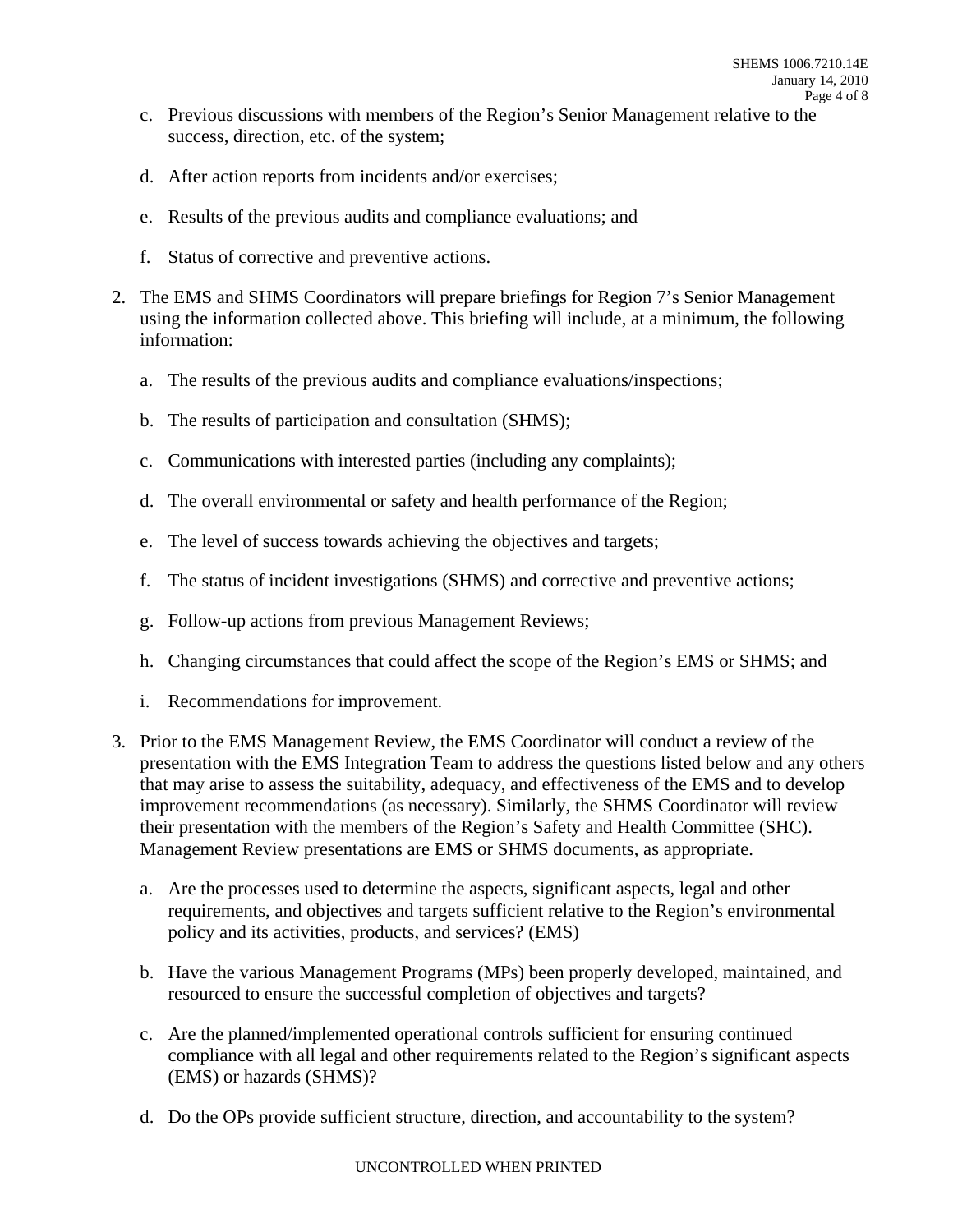- e. Is the level of internal and external communication sufficient to achieve the desired level of awareness, participation, and consultation? (SHMS)
- 4. The EMS and SHMS Coordinators will update their presentations based on the team and committee reviews, as necessary, and will prebrief the EMS or SHMS Management Representative. The Review must be scheduled during a time when the Regional Administrator (or Acting Regional Administrator if an appointment is pending) and at least half of the Senior Staff is available; it will also typically be scheduled during the final month of the system's cycle.
- 5. During the Management Review, Senior Management will consider the information presented; ask any clarifications necessary to determine the suitability, adequacy, sustainability and effectiveness of the system; and make recommendations they feel are necessary to ensure the system achieves the desired level of performance. Completion of the Management Review will be documented in the minutes of the meeting, approved by the Regional Administrator, using the template included at Attachment 1 (SHMS) or Attachment 2 (EMS). The Management Review presentation and its results will be posted to the SHMS/EMS intranet site as appropriate.
- 6. If the nature of the Senior Management's recommendations/action items require that a corrective and preventative action be taken, the EMS or SHMS Coordinator will initiate the action as defined in the current version of SHEMS 1006.7210.12. The EMS or SHMS Coordinator will provide periodic updates on the status of the recommendations/action items to Senior Management until they are completed.
	- a. Less formal management review sessions may be held on an as needed basis throughout the system's cycle. These sessions may be held with all of the Region's Senior Management or with select members (*e.g.,* the Assistant Regional Administrator). These sessions will be documented as EMS or SHMS Records as appropriate and in accordance with the most current version of SHEMS 1006.7210.02 and/or SHEMS 1006.7210.17.

### **D. RECORDS MANAGEMENT**

This OP requires the generation of the following records:

| Record                                             | <b>Responsible Person</b> | <b>Record Location</b>           |
|----------------------------------------------------|---------------------------|----------------------------------|
| <b>EMS</b> Sustainment Team Minutes                | <b>EMS</b> Coordinator    | <b>EMS</b> Working Files         |
| <b>SHC</b> Minutes                                 | <b>SHMS</b> Coordinator   | <b>SHMS</b> Working Files        |
| <b>Senior Management Meeting</b><br><b>Minutes</b> | Regional Administrator    | <b>EMS</b> or <b>SHMS</b> Manual |

This OP may also result in the generation of additional EMS or SHMS records. Any records created will be managed in accordance with the most current version of SHEMS 1006.7210.02, *Document Control* and SHEMS 006.7210.17, *Records Management.*

# **E. QUALITY ASSURANCE AND QUALITY CONTROL**

The quality assurance and quality control (QA/QC) success of the EMS Management Review process, as detailed in this OP, will be determined through the internal and external EMS conformance audit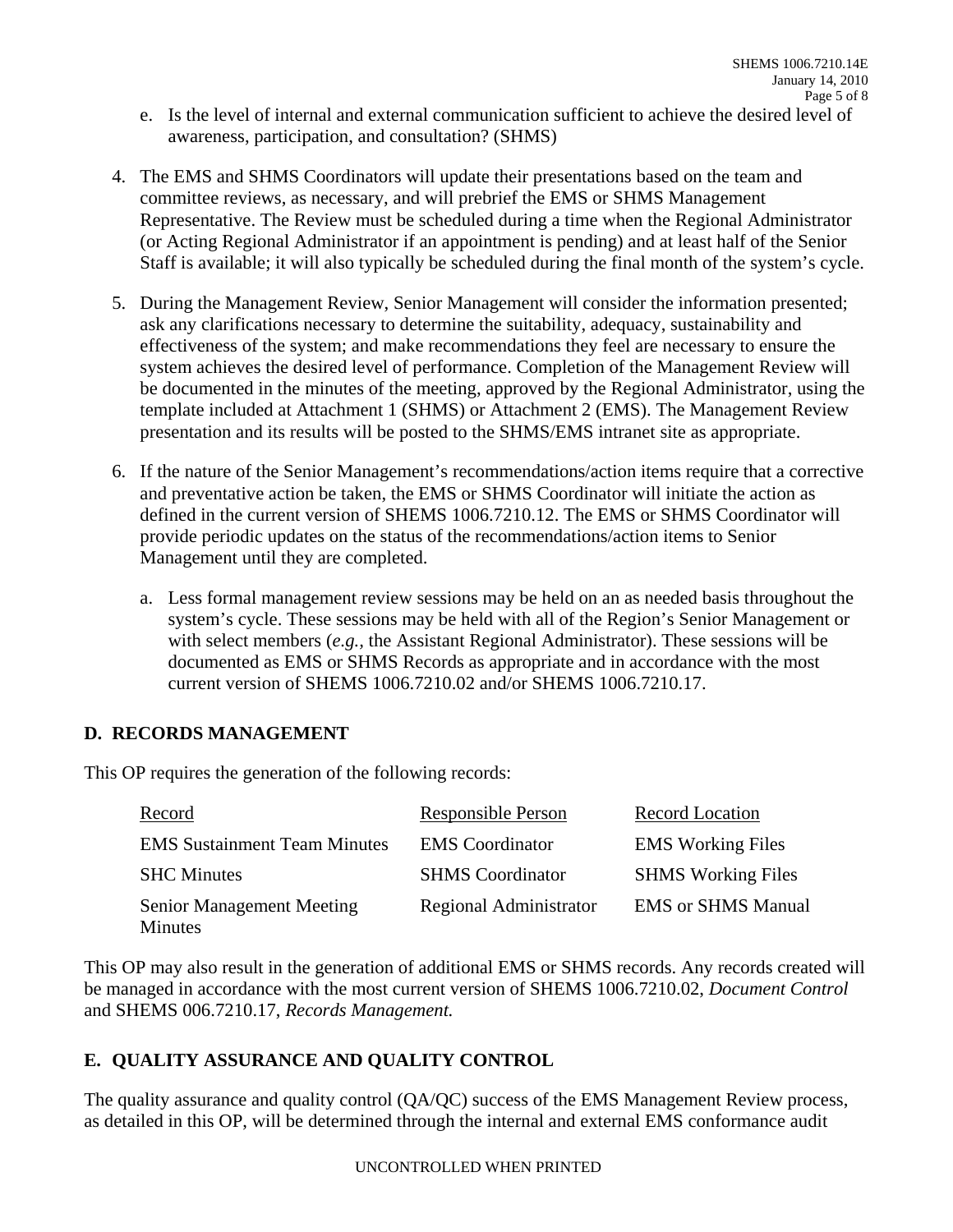processes. Deficiencies noted during these audits will be managed through the Region's Corrective/Preventive Action Process as defined in the current version of SHEMS 1006.7210.12.

### **F. REFERENCES**

Current versions of the following references are assumed if no date is provided.

- 1. ISO 14004:2004(E); *Environmental Management Systems General Guidelines on Principles, Systems, and Support Techniques*; November 15, 2004
- 2. OHSAS 18001:2007; *Occupational Health and Safety Management Systems Requirements*; July 2007
- 3. USEPA R7, *US Environmental Protection Agency Region 7 Safety, Health, and Environmental Management System Terms and Definitions*, SHEMS 1006.9000.02
- 4. USEPA R7, *Document Control*, SHEMS 1006.7210.02
- 5. US EPA R7, *Corrective/Preventive Action Process,* SHEMS 1006.7210.12
- 6. US EPA R7, *Environmental Management System Audit,* EMS 1006.7210.13
- 7. US EPA R7, *Records Management*, SHEMS 1006.7210.17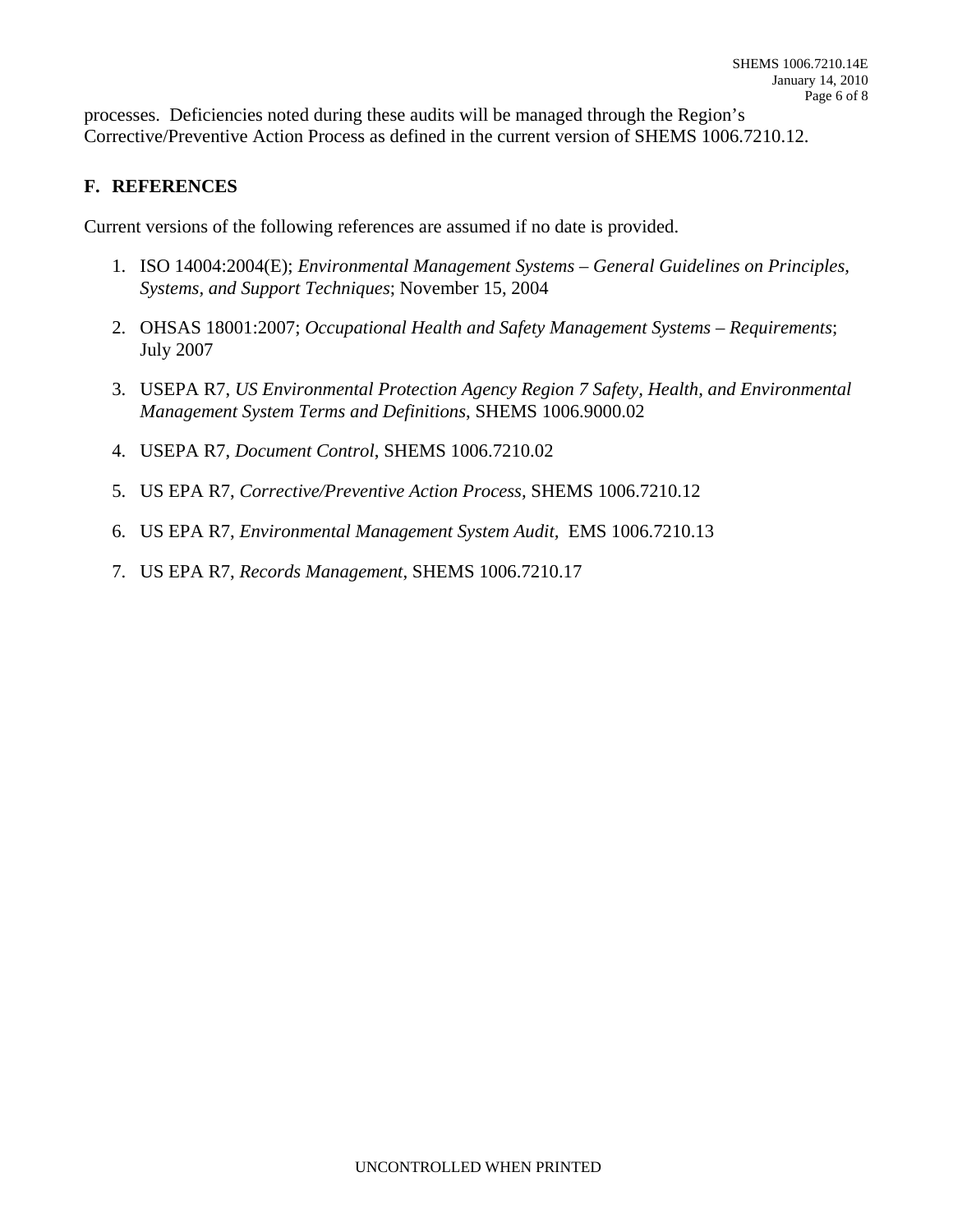### **ATTACHMENT 1**

### **SHMS Management Review Meeting Minutes Template**

Date:

Members Present: [List names of the Senior Staff members present]

Presenter(s): [List name(s) of individual(s) presenting the Management Review]

Summarize the Presentation and Discussion in the Following Areas:

- Results of Internal Audits, Compliance Assessments / Inspections
- Results of Participation and Consultation
- Communications with External / Internal Parties
- Overall Safety & Health Performance
- Success in Achieving Objectives
- Status of Incident Investigations, Corrective Actions, and Preventive Actions
- Follow-up Actions from Previous Management Reviews
- Changing Circumstances that Could Effect the Region's Hazards and Risks
- Recommendations for Improvement

Summarize Decisions and Actions Related to Possible Changes in the Following:

- Safety & Health Policy
- Objectives and Programs
- Other Elements of the SHMS

APPROVED / DISAPPROVED

Regional Administrator Date